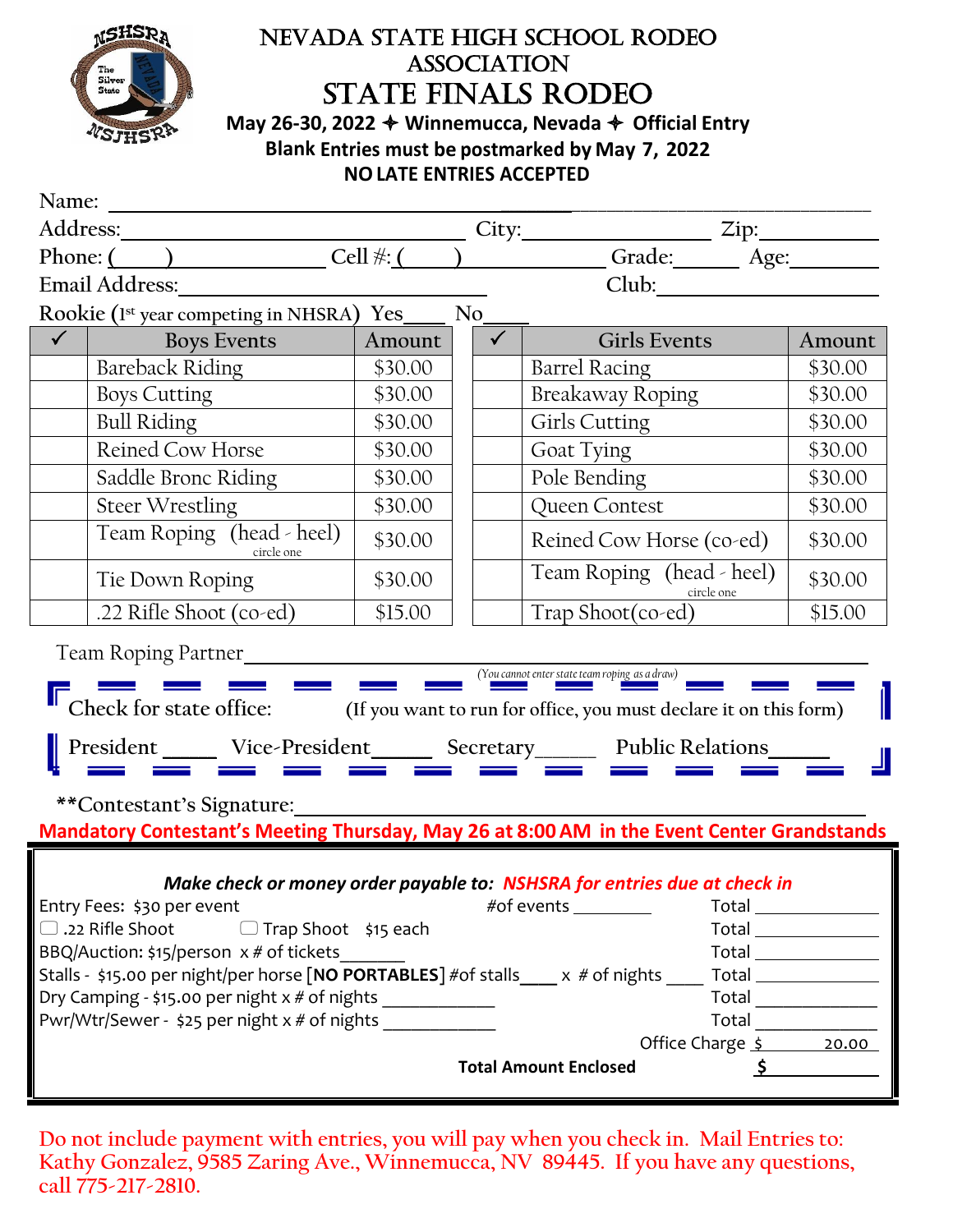## **The following clause must be signed by parent or legal guardian and must be notarized!**

| I, the undersigned parent or legal guardian of <u>County Fairgrounds and all sponsoring groups</u> and individuals from any and all State High School Rodeo Association, Humboldt County Fairgrounds and all sponsoring groups and<br>responsibility for any and all injuries incurred by my son's/daughter's participation in the Nevada High School State Finals Rodeo,<br>May 267-30, 2022, to be held at the Humboldt County Fairgrounds, Winnemucca, NV. I hereby acknowledge and agree that the<br>above mentioned individual and groups shall not be held responsible for losses or damage to equipment and/or livestock of any<br>nature. I state that the above information is correct and that I hereby give my permission for the applicant who has signed the<br>foregoing application to participate in the said rodeo. I also acknowledge if my son/daughter is caught with or using alcohol or<br>drugs during the entire time he/she is in Winnemucca for the State Rodeo, he/she will be disqualified immediately from the<br>rodeo. This will be strictly enforced. |                                                          |      |  |  |  |  |
|---------------------------------------------------------------------------------------------------------------------------------------------------------------------------------------------------------------------------------------------------------------------------------------------------------------------------------------------------------------------------------------------------------------------------------------------------------------------------------------------------------------------------------------------------------------------------------------------------------------------------------------------------------------------------------------------------------------------------------------------------------------------------------------------------------------------------------------------------------------------------------------------------------------------------------------------------------------------------------------------------------------------------------------------------------------------------------------|----------------------------------------------------------|------|--|--|--|--|
| Date:                                                                                                                                                                                                                                                                                                                                                                                                                                                                                                                                                                                                                                                                                                                                                                                                                                                                                                                                                                                                                                                                                 | Signature of Parent or Legal Guardian                    |      |  |  |  |  |
| State of Nevada                                                                                                                                                                                                                                                                                                                                                                                                                                                                                                                                                                                                                                                                                                                                                                                                                                                                                                                                                                                                                                                                       |                                                          |      |  |  |  |  |
|                                                                                                                                                                                                                                                                                                                                                                                                                                                                                                                                                                                                                                                                                                                                                                                                                                                                                                                                                                                                                                                                                       |                                                          | 2022 |  |  |  |  |
| Notary Seal:<br><u> NOTE: Parent or Legal Guardian must sign even if contestant is 18 years old or older. <math>\,</math></u>                                                                                                                                                                                                                                                                                                                                                                                                                                                                                                                                                                                                                                                                                                                                                                                                                                                                                                                                                         |                                                          |      |  |  |  |  |
| I certify that this student meets the Nevada High School Rodeo Association's grade requirements (our bylaws say they must have at<br>least a 2.0 gpa and no f's on their current grades) and is in good standing and not ruled undesirable for misconduct at school:                                                                                                                                                                                                                                                                                                                                                                                                                                                                                                                                                                                                                                                                                                                                                                                                                  | THE FOLLOWING CLAUSE MUST BE SIGNED BY A SCHOOL OFFICIAL |      |  |  |  |  |
|                                                                                                                                                                                                                                                                                                                                                                                                                                                                                                                                                                                                                                                                                                                                                                                                                                                                                                                                                                                                                                                                                       | Signed: Supt., Principal, Designate or National Director |      |  |  |  |  |
|                                                                                                                                                                                                                                                                                                                                                                                                                                                                                                                                                                                                                                                                                                                                                                                                                                                                                                                                                                                                                                                                                       |                                                          |      |  |  |  |  |
|                                                                                                                                                                                                                                                                                                                                                                                                                                                                                                                                                                                                                                                                                                                                                                                                                                                                                                                                                                                                                                                                                       | <b>MEDICAL RELEASE</b>                                   |      |  |  |  |  |
| THIS MUST BE SIGNED AND NOTARIZED                                                                                                                                                                                                                                                                                                                                                                                                                                                                                                                                                                                                                                                                                                                                                                                                                                                                                                                                                                                                                                                     |                                                          |      |  |  |  |  |

I, the parent or guardian of do hereby give the Humboldt General

Signature of Parent or Legal Guardian

Hospital in Winnemucca, NV and the physicians on the medical staff, permission to administer necessary emergency treatment to my son/daughter for injuries he/she may incur while participating in the Nevada High School Rodeo State Finals held on May 26- 30, 2022. I hereby release the hospital and its staff from all liability.

State of Nevada County of

Date:

Signed and attested to by on 2022

Notary Signature